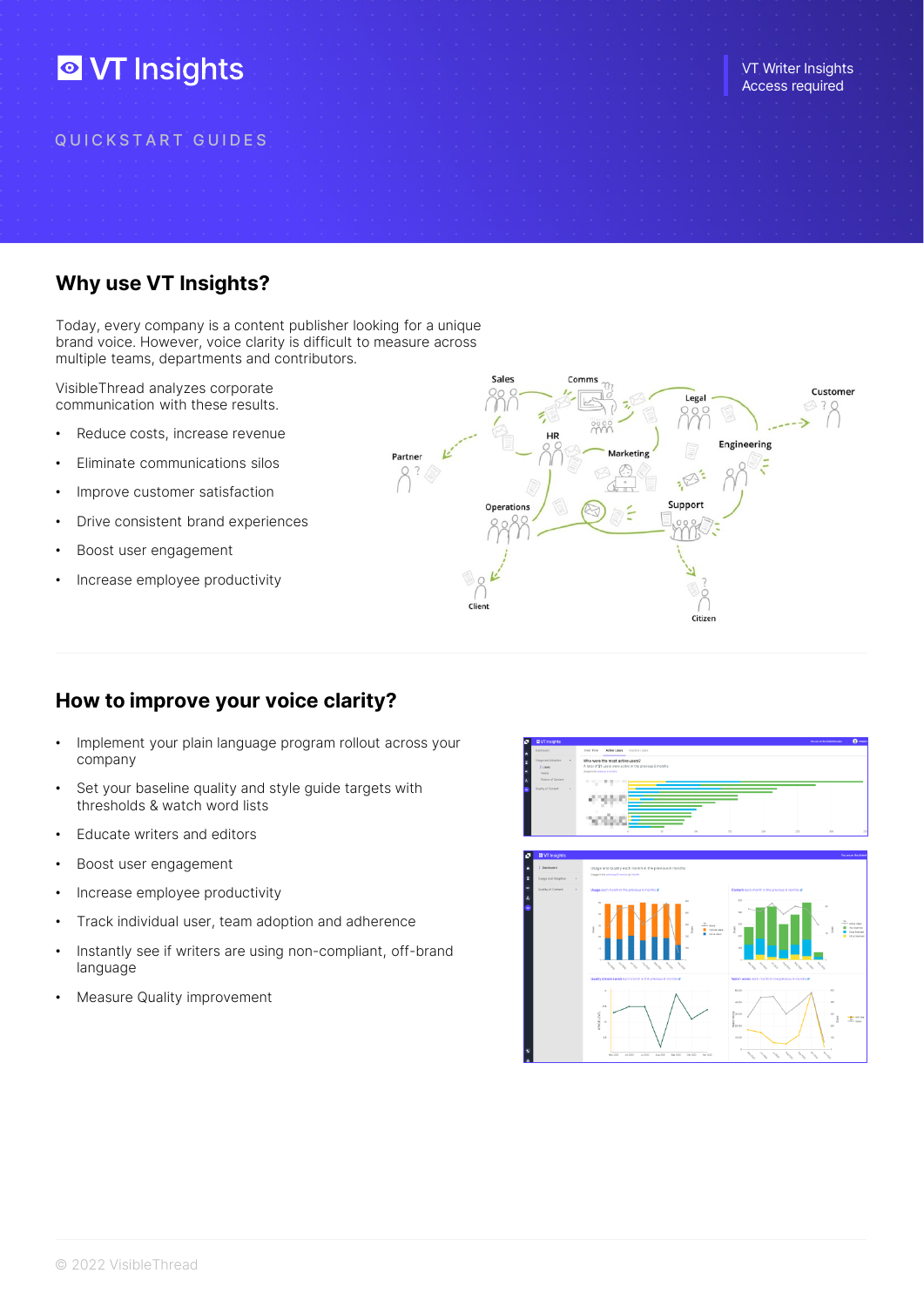#### Have we improved our content?

Log into VT Writer with your credentials.

- 1. Click on the Insights icon on the side bar
- 2. Click "Quality of Content"
- 3. Click "Quality"
- 4. Check the average grade level per month for your content
- 5. You can see scores for:
	-
	- Grade level Readability (Flesch)
	- Long Sentences Passive Voice
- 6. Select "By Users" tab to check individual quality scoring.
- 7. Select "By Content" tab to check the content quality per scan type.





Select reporting period and filter by clicking on each of the highlights and select your parameters.

We recognize there will be many versions created as you edit your content. To get the scores for the latest content revision from a writer or team, you can filter on "Final Revision Only".



### Is our language compliant? Is our style guide being used?

Watch Words are a list of keywords that you want to check in the text. Pinpoint out of date T&Cs and non-compliant language. Check adherence to your style guide and preferred terms.

- 1. Click on the Insights icon on the side bar.
- 2. Click "Quality of Content"
- 3. Click "Watch Words"
- 4. See how many of your key terms were used by contributors
- 5. Select "By Users" tab to check how users are adhering to your style guide
- 6. Select "By Content" tab to check which content included your keywords